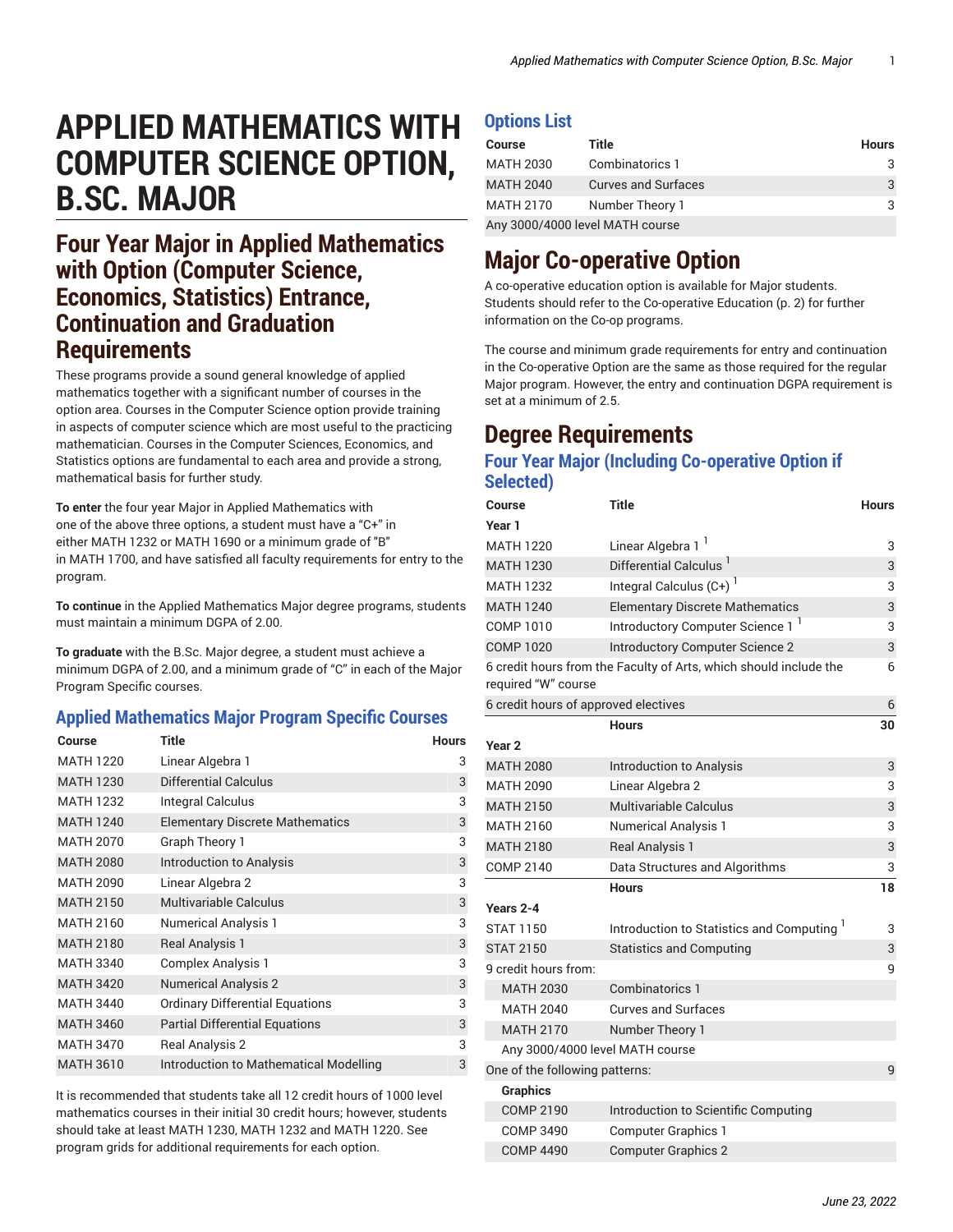#### **Software**

|                                     | <b>Total Hours</b>                                       | 120 |
|-------------------------------------|----------------------------------------------------------|-----|
|                                     | <b>Hours</b>                                             | 21  |
|                                     | 4th work term is selected)                               |     |
| <b>SCI 4990</b>                     | Co-operative Education Work Term 4 (if a                 | 0   |
| <b>SCI 4980</b>                     | Co-operative Education Work Term 3                       | 0   |
| <b>SCI 3990</b>                     | Co-operative Education Work Term 2                       | 0   |
| <b>SCI 3980</b>                     | Co-operative Education Work Term 1                       | 0   |
| Co-op Requirements (if selected):   |                                                          |     |
| <b>MATH 3610</b>                    | Introduction to Mathematical Modelling                   | 3   |
| <b>MATH 3470</b>                    | <b>Real Analysis 2</b>                                   | 3   |
| <b>MATH 3460</b>                    | <b>Partial Differential Equations</b>                    | 3   |
| <b>MATH 3440</b>                    | <b>Ordinary Differential Equations</b>                   | 3   |
| <b>MATH 3420</b>                    | <b>Complex Analysis 1</b><br><b>Numerical Analysis 2</b> | 3   |
| <b>MATH 3340</b>                    |                                                          | 3   |
| Years 3-4<br><b>MATH 2070</b>       | <b>Graph Theory 1</b>                                    | 3   |
|                                     | <b>Hours</b>                                             | 51  |
| 27 credit hours of electives        |                                                          | 27  |
| <b>COMP 4360</b>                    | Machine Learning                                         |     |
| <b>COMP 4200</b>                    | <b>Expert Systems</b>                                    |     |
| <b>COMP 4190</b>                    | Artificial Intelligence                                  |     |
| <b>COMP 4180</b>                    | Intelligent Mobile Robotics                              |     |
| and two of:                         |                                                          |     |
| <b>COMP 3190</b>                    | Introduction to Artificial Intelligence                  |     |
| <b>Artificial Intelligence</b>      |                                                          |     |
| <b>COMP 3430</b>                    | <b>Operating Systems</b>                                 |     |
| <b>COMP 3370</b>                    | <b>Computer Organization</b>                             |     |
| and one of:                         |                                                          |     |
| <b>COMP 2280</b>                    | Introduction to Computer Systems                         |     |
| <b>COMP 2160</b>                    | <b>Programming Practices</b>                             |     |
| <b>Hardware</b>                     |                                                          |     |
|                                     | Algorithms                                               |     |
| <b>COMP 4420</b>                    | Advanced Design and Analysis of                          |     |
| <b>COMP 3820</b>                    | Introduction to Bioinformatics Algorithms                |     |
| <b>COMP 3170</b>                    | Analysis of Algorithms and Data Structures               |     |
| <b>COMP 3030</b>                    | Automata Theory and Formal Languages                     |     |
| and two of:                         |                                                          |     |
| <b>COMP 2080</b>                    | Analysis of Algorithms                                   |     |
| <b>Theoretical Computer Science</b> |                                                          |     |
| COMP 3020                           | Human-Computer Interaction 1                             |     |
| <b>COMP 3440</b>                    | Programming Language Concepts                            |     |
| <b>COMP 3380</b>                    | Databases Concepts and Usage                             |     |
| and one of:                         |                                                          |     |
| COMP 2160                           | <b>Programming Practices</b>                             |     |
| <b>COMP 2150</b>                    | <b>Object Orientation</b>                                |     |

Students are strongly advised to take MATH 1220, MATH 1230 and MATH 1232.

The following substitutions are allowed (but not advised), provided the grades indicated in brackets are achieved:

- MATH 1210 (B) or MATH 1300 (C+) in place of MATH 1220;
- MATH 1500 (B) or MATH 1510 (B) in place of MATH 1230;
- MATH 1700 (B) or MATH 1710 (B) in place of MATH 1232;
- MATH 1690 (C+) in place of MATH 1230 and MATH 1232;
- STAT 1000 (C) and STAT 2000 (B) in place of STAT 1150.

COMP 1012 may be used in lieu of COMP 1010.

(Letters in brackets indicate minimum prerequisite standing for further study.)

## <span id="page-1-0"></span>**Co-operative Education**

### **Co-operative Education Option Academic Regulations: B.Sc. (Major) & B.Sc. and B.C.Sc. (Honours)**

Co-operative education is a form of experiential learning which integrates the academic education (classroom-based learning) of interested and qualified students with relevant, supervised, and paid work experience (work-based learning) with employers. Co-op students gain valuable skills to guide them through their academic education and prepare them for future careers after graduation.

The Faculty of Science offers a Co-operative Education Option in the following Major programs:

• Biochemistry

1

- Biological Sciences
- Biotechnology (As of Fall 2018, admission to the Biotechnology programs has been temporarily suspended. For further information, see the Faculty of Science office.)
- Chemistry
- Computer Science
- Data Science
- Genetics
- Mathematics
- Microbiology
- Physics & Astronomy
- Psychology
- Statistics.

The Honours programs offering a Co-operative Education Option are:

- Biochemistry
- Biological Sciences
- Biotechnology (As of Fall 2018, admission to the Biotechnology programs has been temporarily suspended. For further information, see the Faculty of Science office.)
- Chemistry
- Computer Science
- Genetics
	- Mathematics
	- Microbiology
	- Physics & Astronomy
	- Statistics
	- Joint Computer Science Mathematics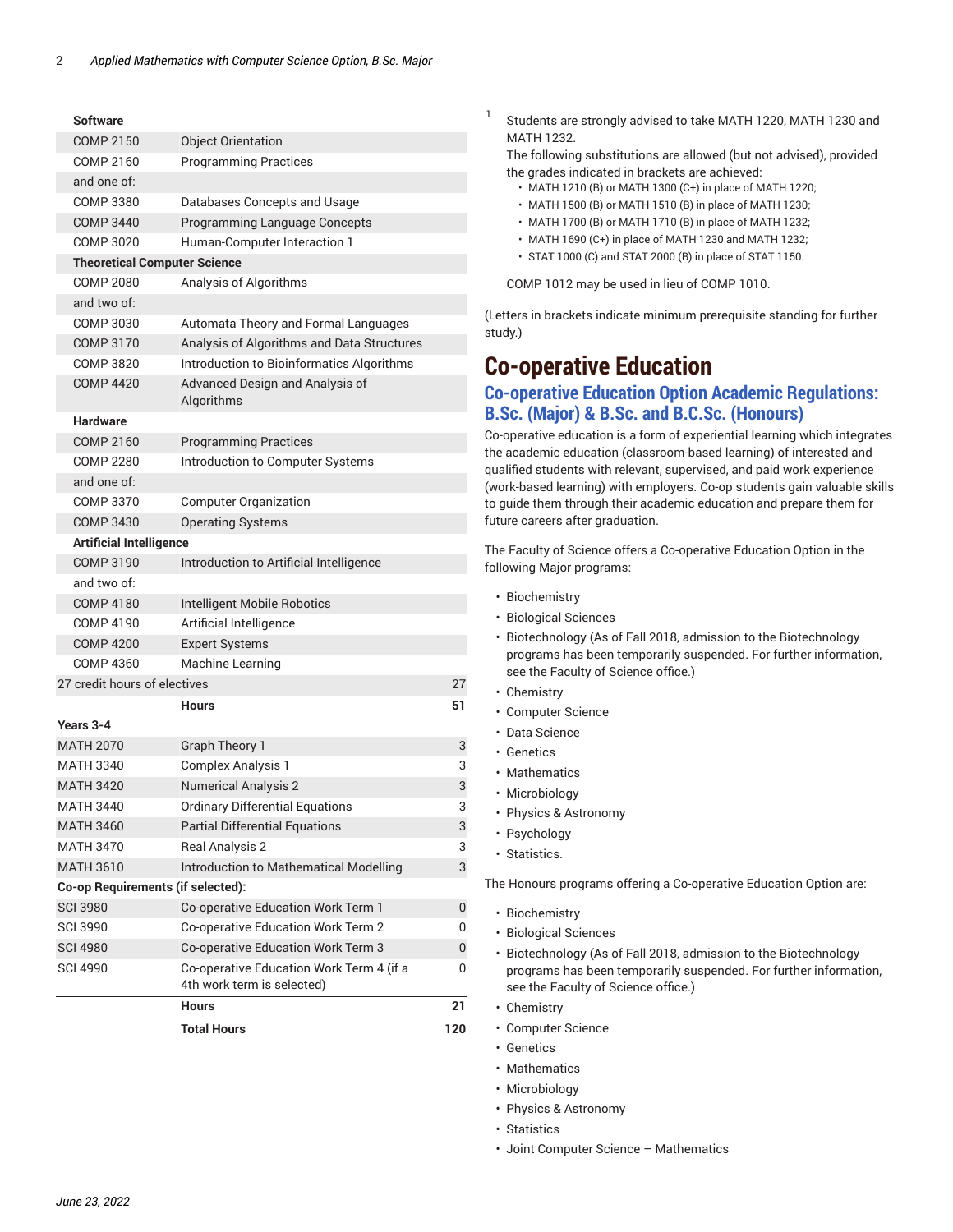- Joint Computer Science Physics and Astronomy
- Joint Computer Science Statistics
- Joint Mathematics Physics and Astronomy
- Joint Statistics Mathematics program.

Co-operative education is optional and supplementary to academic requirements of the chosen degree. All regulations governing regular Major and Honours programs apply to the Co-operative Education Option. In addition, the following variations apply:

#### **Entrance**

To enter the Co-operative Education Option a student must be eligible to enter the Major or Honours program offered by the department. At the time of application, students must have a minimum Degree Grade Point Average (DGPA) of 2.5 for the Major and 3.0 for the Honours Programs. For Psychology, students must have a minimum Degree Grade Point Average (DGPA) of 3.0 for the Major. Co-op is not available for students in the Honours Psychology Program.

The normal point of entry to the Co-operative Education Option is following the completion of second year in the Faculty of Science. Students seeking admission will submit an application during their second year and complete an intake process with the appropriate departmental Co-op Coordinator. Application deadlines are established by the Science Co-op Office.

Students are advised that satisfying the entrance requirements does not guarantee a place in the Co-operative Education Option. The Science Coop Office reserves the right to determine and select the best-qualified applicants.

Students admitted into the Co-operative Education Option will complete pre-employment training, including workshops, prior to the start of their first co-op work term. The structure and content of this training is developed by the Science Co-op Office. Attendance and completion of this training is mandatory.

#### **Structure and Sequencing**

The Co-operative Education Option consists of both academic terms and co-op work terms.

Each academic term can be either four months in duration or eight months in duration, as designated by the Major or Honours department.

Each co-op work term can be either four months in duration or eight months in duration, as designated by the Science Co-op Office. An eight month work term would be counted as the equivalent of two 4 month terms.

Each academic term and each co-op work term will commence in January, May or September.

The sequence of academic terms and co-op work terms is variable to suit the needs of each department, and is designated by the Science Co-op Office in conjunction with each Major or Honours department. All Faculty of Science Co-operative Education Options must end on an academic term.

Students are expected to follow the academic/co-op work term sequence defined by their Major or Honours department from admission through to graduation.

#### **Co-op Work Term Requirements**

All Co-operative Education Options require participating students to complete at least three (3) 4-month co-op work terms for a total of a minimum of 12 months' work experience. Each co-op work term is completed with one employer.

Students are required to register in the appropriate co-op work term course and pay the work term fee prior to starting their co-op work term.

Co-operative Education Option students are required to submit a work term report at the end of each co-op work term. These reports are due at times designated by the Science Co-op Office. In order to remain in the Co-operative Education program, a student must obtain a grade of "Pass" for each work term report. The Science Co-op Office will provide students with instructions regarding the content and format requirements of the work term reports.

While on a co-op work term, students are not permitted to take more than six hours of academic credit, and may not take more than one course at a time.

#### **Academic Term Requirements**

Coursework requirements of the Co-operative Education Option are equivalent to the coursework requirements of the four-year Major program. For students completing an Honours program, the coursework requirements of the Co-operative Education Option are equivalent to the coursework requirements of the Honours program with the exception of the Biochemistry, Biotechnology, Genetics and Microbiology programs.

Co-operative Education Option students are required to maintain full-time study while registered for an academic term.

To continue in a four year Major Co-operative Education Option, students must maintain a minimum DGPA of 2.50 at each point of assessment; except for students in Psychology where a minimum DGPA of 3.00 must be maintained at each point of assessment. A student's performance will be evaluated following each academic term. In addition, the student must meet all individual course prerequisites for further study and departmental continuation and graduation requirements. Please see department entries for further information. Continuation in the Major Co-operative Education Option is also contingent upon satisfactory performance during co-op work terms.

To continue in an Honours Co-operative Education Option a student must maintain a minimum DGPA of 3.00 or higher at each point of assessment. A student's performance will be evaluated following each academic term. In addition, the student must meet all individual course prerequisites for further study and departmental continuation and graduation requirements. Please see department entries for further information. Continuation in the Honours Co-operative Education Option is also contingent upon satisfactory performance during co-op work terms.

Students may be required to withdraw from the Co-operative Education Option for any of the following reasons:

- Failure to maintain the minimum academic requirements of the Faculty of Science and/or Major/Honours program.
- Failure to maintain the minimum credit hour requirements of the academic term in the co-op option.
- Unsatisfactory performance during a co-op work term.
- Failure to submit a co-op work term report or the submitted report does not achieve a "Pass" grade.